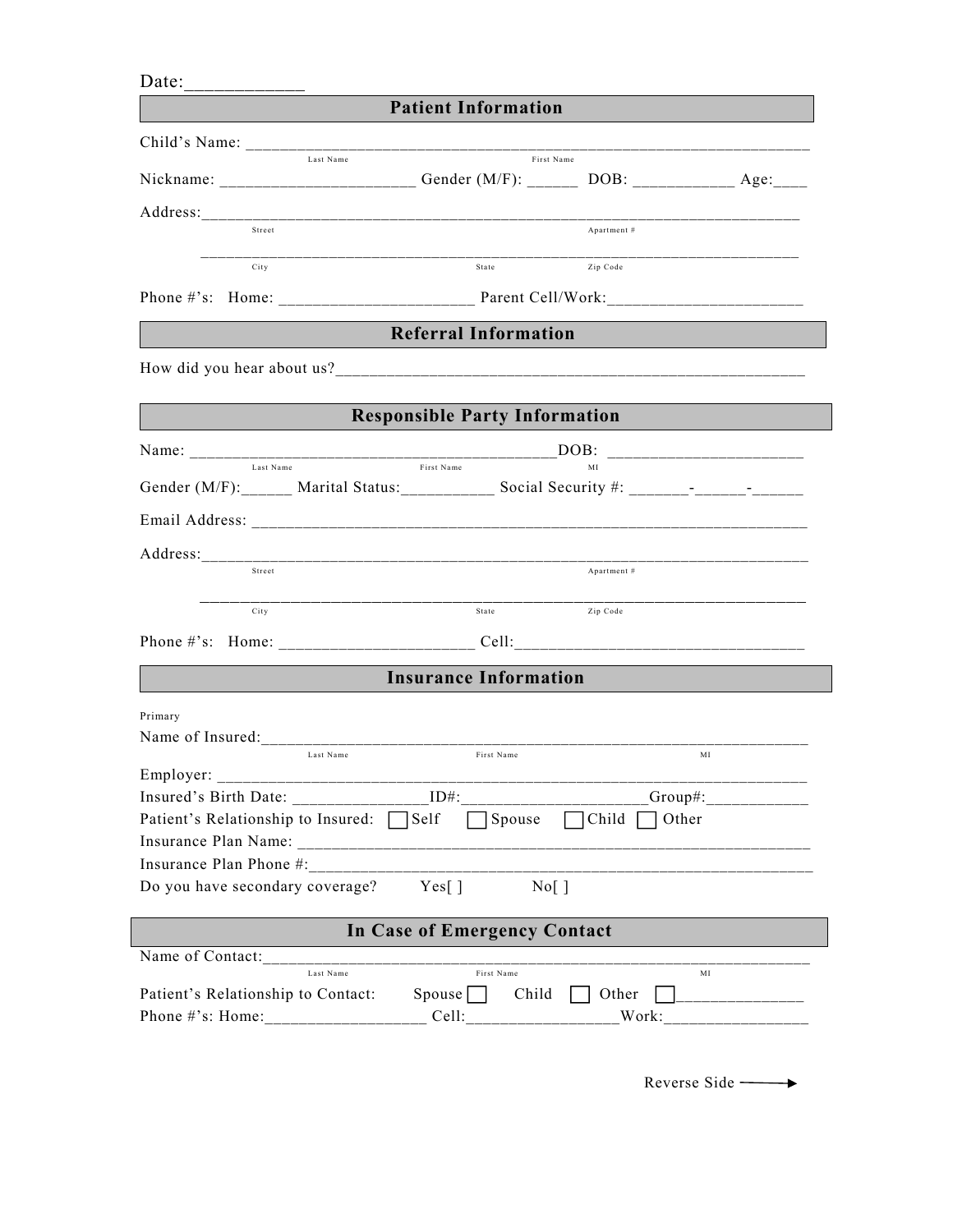# **Medical/Dental History (Check the boxes that apply)**

| <b>Artificial Heart Valve</b><br>Artificial Joints<br>Pacemaker/Defibrillator<br>Organ Transplant<br>High Blood Pressure<br>Low Blood Pressure<br><b>Heart Problems</b><br>Thyroid Disease<br>Stroke<br>Hemophilia<br>Epilepsy                                                                                                                                                                                                                                                      | Hepatitis A, B, C<br>AIDS, HIV<br>Autism<br>Headaches<br>Sinus Problems<br><b>Back Problems</b><br>Hemophilia<br>Cancer/Leukemia<br><b>Radiation Treatment</b><br><b>Respiratory Disease</b><br>Diabetes                                                                              | Oral Herpes<br>Chemical Dependency<br>Jaundice/Liver Disease<br>Ulcer<br>Thumb/Finger Sucking<br><b>Blood Thinners</b><br><b>Circulatory Problems</b><br>High Cholesterol<br><b>Breathing Problems</b><br>Asthma<br>Other: |  |  |  |
|-------------------------------------------------------------------------------------------------------------------------------------------------------------------------------------------------------------------------------------------------------------------------------------------------------------------------------------------------------------------------------------------------------------------------------------------------------------------------------------|---------------------------------------------------------------------------------------------------------------------------------------------------------------------------------------------------------------------------------------------------------------------------------------|----------------------------------------------------------------------------------------------------------------------------------------------------------------------------------------------------------------------------|--|--|--|
| Does your child have any of the following? If yes please list, or explain<br>Have you ever had an adverse reaction to any dental treatment? If yes please explain.<br>YES<br>N <sub>O</sub><br>YES<br>NO<br>Are you allergic to latex?<br>Does your Physician require you to take antibiotics prior to dental treatment? YES<br>NO<br>Please List Medications/doses you are currently taking:<br><u> 1989 - Johann John Harry, mars ar breist fan de Amerikaanske kommunister (</u> |                                                                                                                                                                                                                                                                                       |                                                                                                                                                                                                                            |  |  |  |
| Are you under the care of a physician?<br>When was your child's last dental cleaning?<br>Is your child's water fluoridated?<br>Does your child brush his/her teeth daily?                                                                                                                                                                                                                                                                                                           | Is there anything else we should know about your medical history?<br>Yes<br>Yes <sub>l</sub><br>use in my treatment, billing and processing of insurance for benefits for which I am<br>entitled. I will not hold my dentist or any member of his staff responsible for any errors or | No<br>N0<br>The above information is accurate and complete to the best of my knowledge and is only for                                                                                                                     |  |  |  |
| omissions that I may have made in the completion of this form:<br>Signature:<br>Date:                                                                                                                                                                                                                                                                                                                                                                                               |                                                                                                                                                                                                                                                                                       |                                                                                                                                                                                                                            |  |  |  |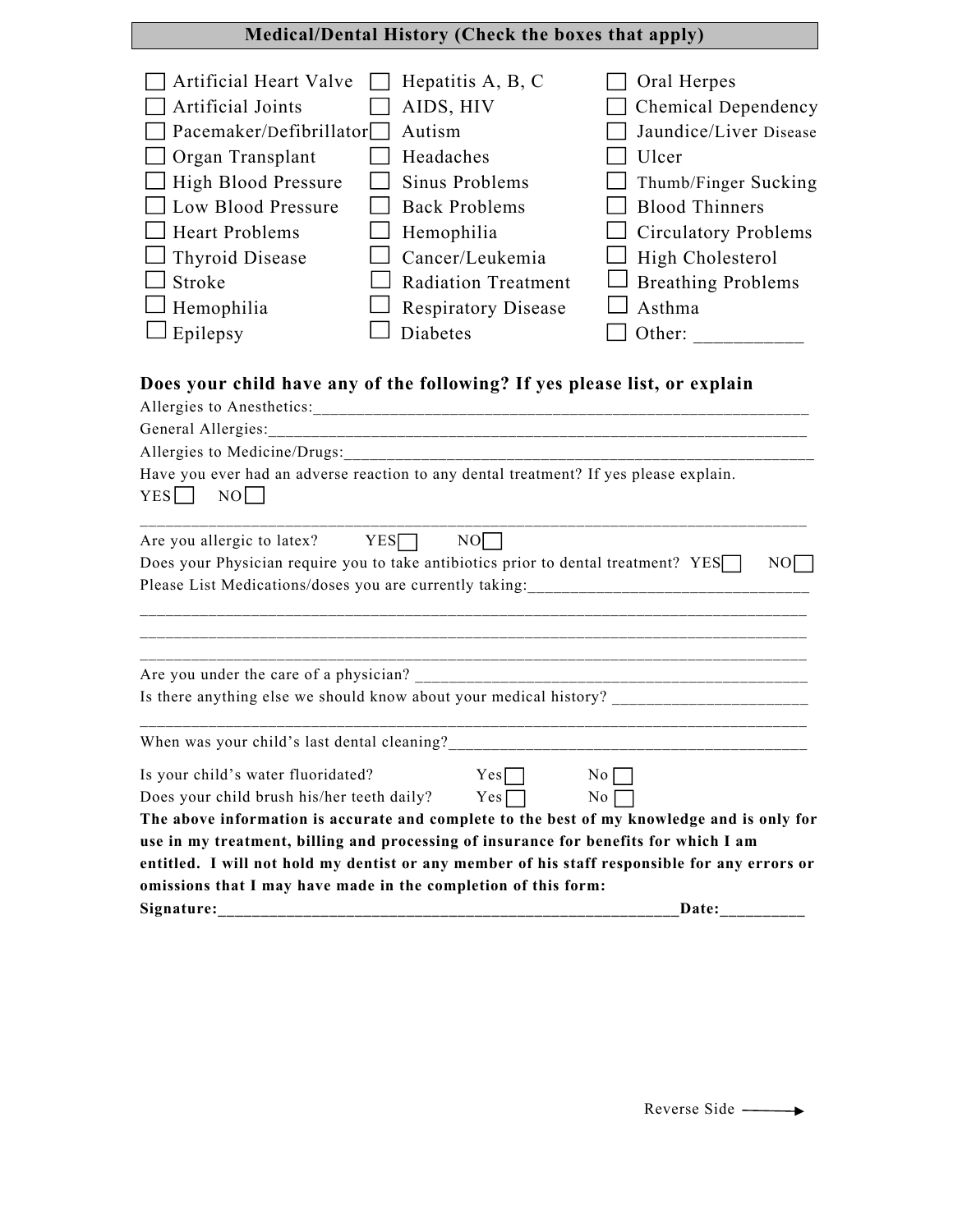## **ACKNOWLEDGEMENT OF RECEIPT OF NOTICE OF PRIVACY PRACTICES HIPPA**

#### **CONSENT FOR USE AND DISCLOSURE OF HEALTH INFORMATION**

**Purpose of Consent**: By signing this form, you will consent to our use and disclosure of your protected health information to carry out treatment, payment activities, and healthcare operations.

**Notice of Privacy Practices**: You have the right to read our Notice Privacy Practices before you decide whether to sign this Consent. Our notice provides a description of our treatment, payment activities, and healthcare operations, of the uses and disclosures we may make of your protected health information, and of other important matters about your protected health information, and of other important matters about you protected health information. A copy of Our Notice accompanies this consent. We reserve the right to change our privacy practices as described in our Notice of Privacy Practices. If we change our privacy practices, we will issue a revised Notice of Privacy Practices, which will contain the changes. Those changes may apply to any of your protected health information that we maintain. You may obtain a copy of our Notice of Privacy Practices, including any revisions of our Notice, at anytime by contacting Jillene Dye. Telephone #: (732) 951-0099

**Right to Revoke:** You will have the right to revoke this consent at any time by giving us written notice of your revocation submitted to the contact person listed above. Please understand that revocation of this consent will not affect any action we took in reliance on this Consent before we received your revocation, and that we may decline to treat you or to continue treating you if you revoke this Consent.

**Our Policy:** Missed appointments without cancellation will result in a \$35 charge. To avoid being charged please cancel you're appointment 24 hours prior to your appointment.

**Consent:** I give consent to the following people to have access to my information below that I have checked off. Check all that apply.

| Dental Records         | Health History        | Referrals           |
|------------------------|-----------------------|---------------------|
| Treatment Plan/Options | Insurance Information | Account Information |
| Name:                  | <b>Relationship:</b>  |                     |
| Name:                  | Relationship:         |                     |

I, \_\_\_\_\_\_\_\_\_\_\_\_\_\_\_\_\_\_\_\_\_\_\_, have had full opportunity to read and consider the contents of this Consent form and your Notice of Privacy Practices. I understand that, by signing this consent form, I am giving my consent to your use and disclosure of my protected health information to carry out treatment, payment activities and health care operations.